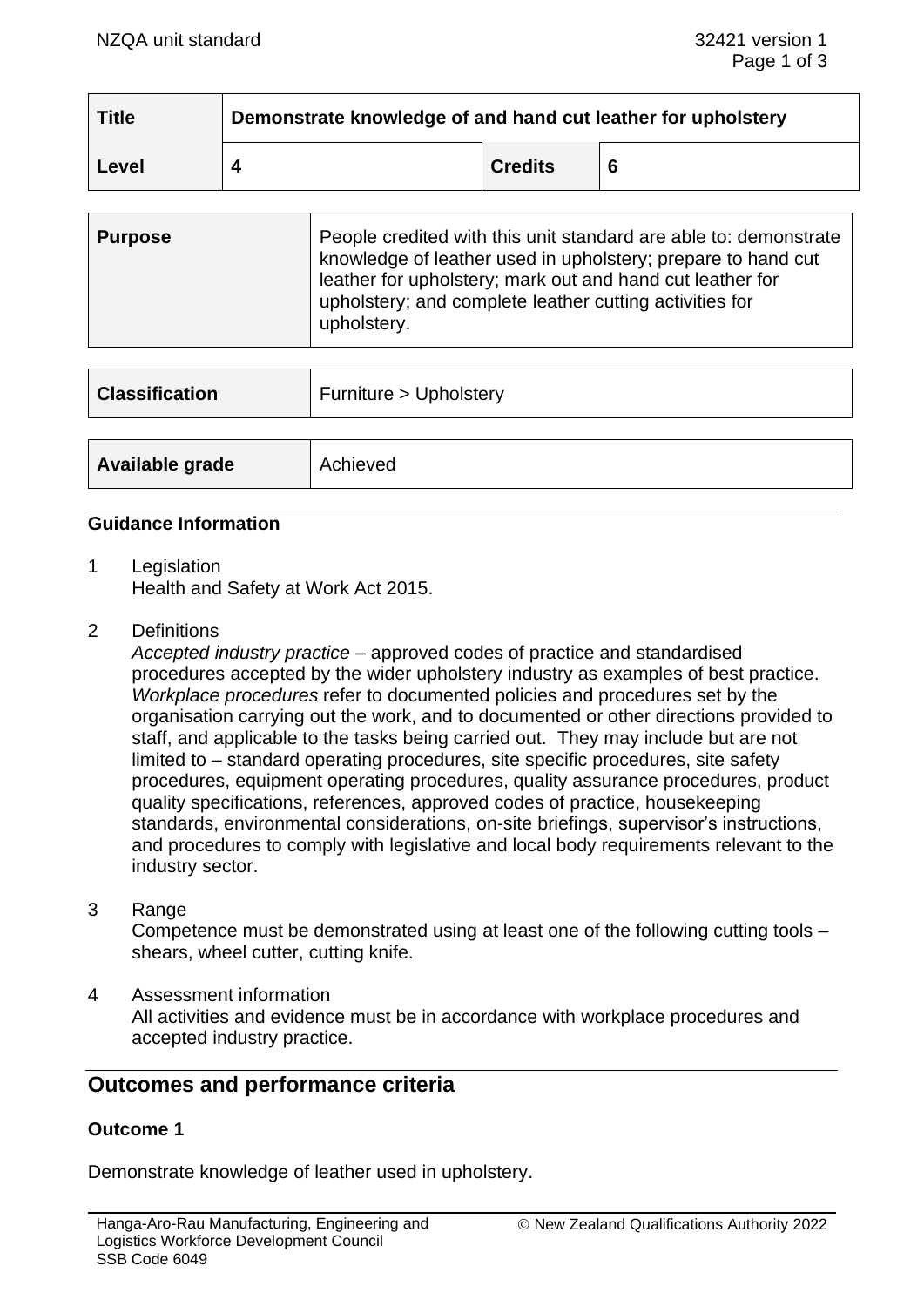# **Performance criteria**

1.1 The characteristics of corrected grain leather, full grain leather, semi-aniline leather, and aniline leather are explained in terms of their use in furniture making.

Range durability, finishes.

- 1.2 Types of defects commonly found in leather are described in terms of acceptability for the job.
	- Range brand marks, tick marks, healed and unhealed scars, holes, particles in top surface, variances in grain.

# **Outcome 2**

Prepare to hand cut leather for upholstery.

# **Performance criteria**

2.1 Job specifications are obtained and interpreted.

Range leather to be used, furniture article, number of articles.

- 2.2 Tools and equipment for the job are obtained.
- 2.3 Leather is selected in accordance with job specifications and factors that influence template layout are identified.

Range colour variations, defects, size of hide, meterage, parts of hide.

- 2.4 Templates are selected in accordance with job specifications.
- 2.5 Marking medium is selected in accordance with type of leather being used.
- 2.6 Cutting tool is selected.

# **Outcome 3**

Mark out and hand cut leather for upholstery.

## **Performance criteria**

- 3.1 Personal protective equipment is worn.
- 3.2 Templates are placed on leather to ensure optimal use of hide.
	- Range minimise waste, upholstery panels matched to appropriate part of hide, unacceptable defects hidden from view on finished product or not used.